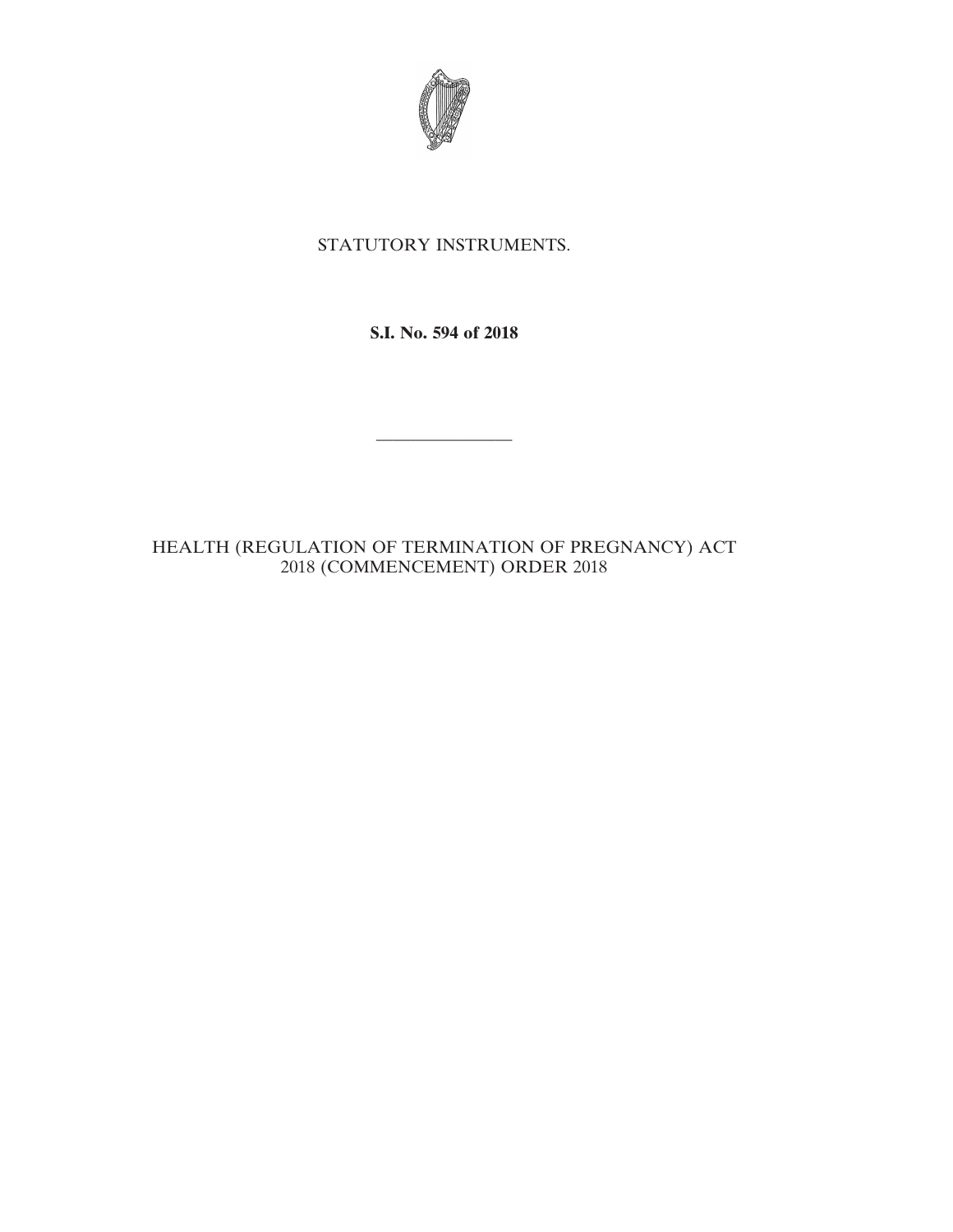## HEALTH (REGULATION OF TERMINATION OF PREGNANCY) ACT 2018 (COMMENCEMENT) ORDER 2018

I, SIMON HARRIS, Minister for Health, in exercise of the powers conferred on me by section 1(2) of the Health (Regulation of Termination of Pregnancy) Act 2018 (No. 31 of 2018), hereby order as follows:

1. This Order may be cited as the Health (Regulation of Termination of Pregnancy) Act 2018 (Commencement) Order 2018.

2. The 1st day of January 2019 is appointed as the day on which the Health (Regulation of Termination of Pregnancy) Act 2018 (No. 31 of 2018) shall come into operation.



GIVEN under my Official Seal, 21 December 2018.

> SIMON HARRIS, Minister for Health.

*Notice of the making of this Statutory Instrument was published in "Iris Oifigiúil" of* 8*th January*, 2019.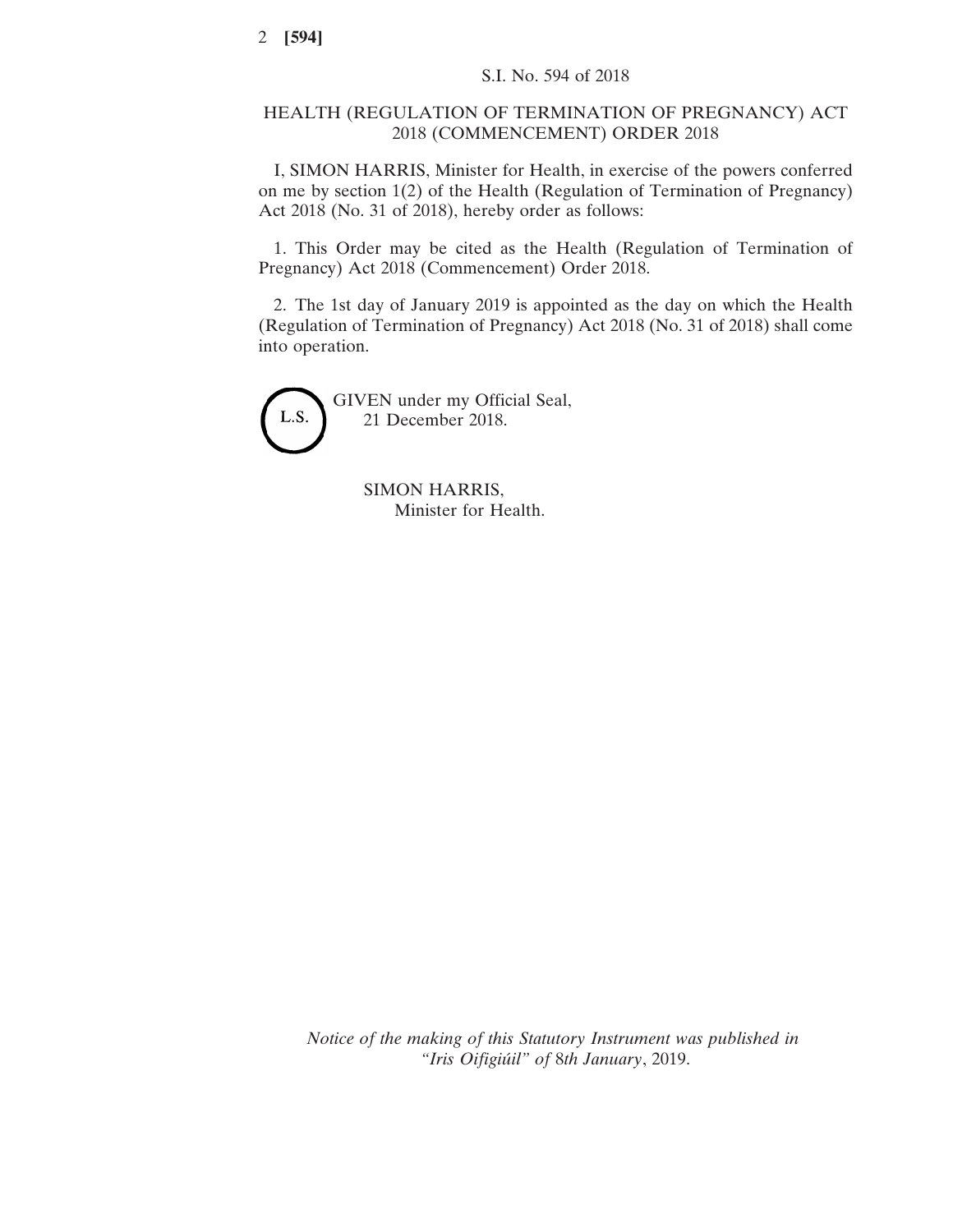**[594]** 3

## EXPLANATORY NOTE

*(This note is not part of the instrument and does not purport to be a legal interpretation.)*

This Order commences the Health (Regulation of Termination of Pregnancy) Act 2018, pursuant to Section 1 (2) of the Act.